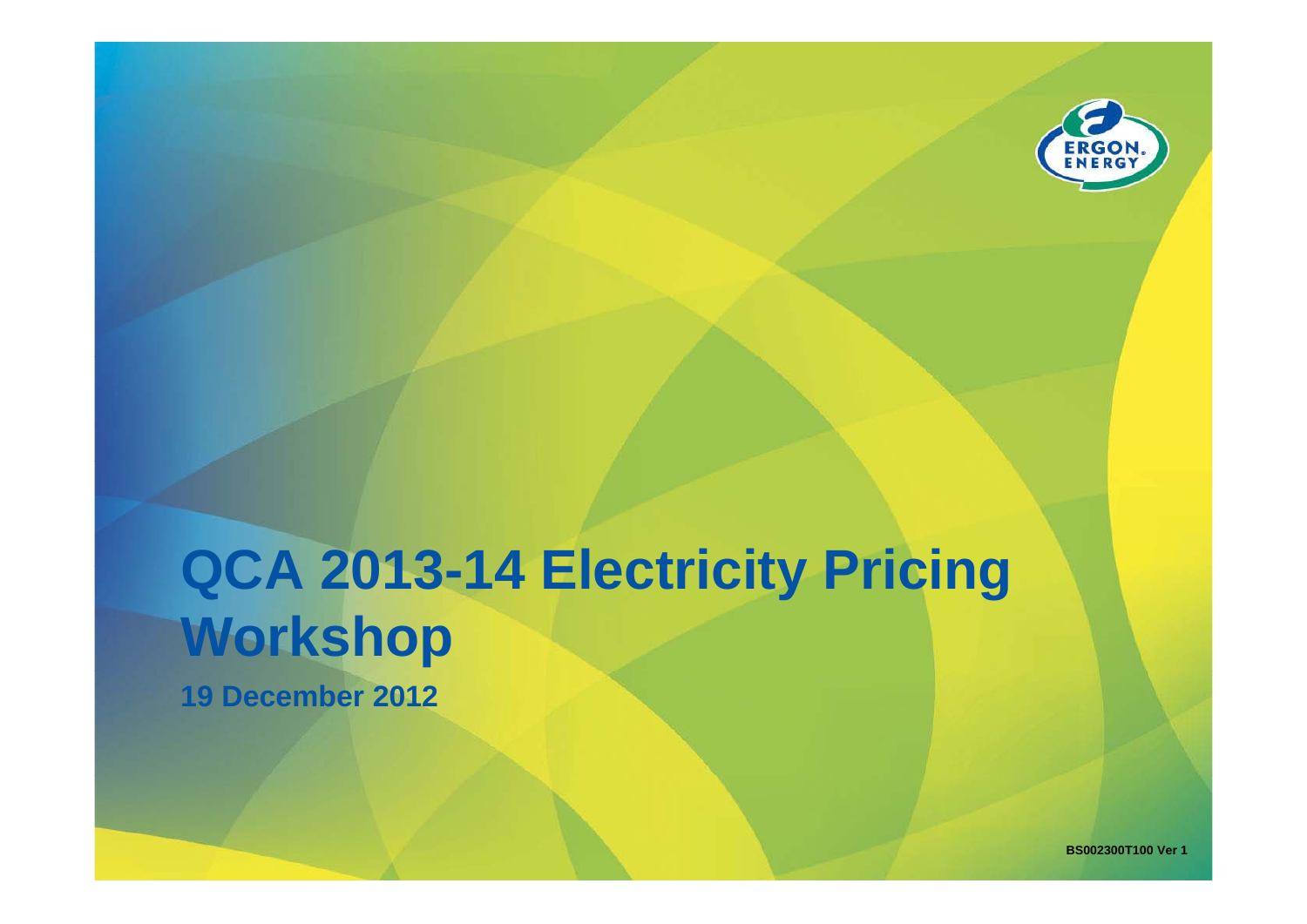# Summary of Economic Regulation



### ►**FFCL**

- ► Distribution Network Service Provider
- ► Revenue regulated by the Australian Energy Regulator

#### ►EEQ

- ► Non competing retailer
- ► Only able to offer Notified Prices to its customers
- ► EECL regulated revenue
	- ► Revenue cap for 2010-11 to 2014-15 determined in June 2010
	- ► 4 components to the revenue cap being ROA, Depreciation, Opex and Tax
	- $\blacktriangleright$  ROA set at 9.72%
	- ► Annual revenue for price setting impacted by:
		- ► Incentive schemes
		- $\triangleright$  Cost pass throughs
		- ► Over/under recovery amounts
		- $\blacktriangleright$  CPI
	- ► Revenue cap translated into network tariffs which are charged to a customer's retailer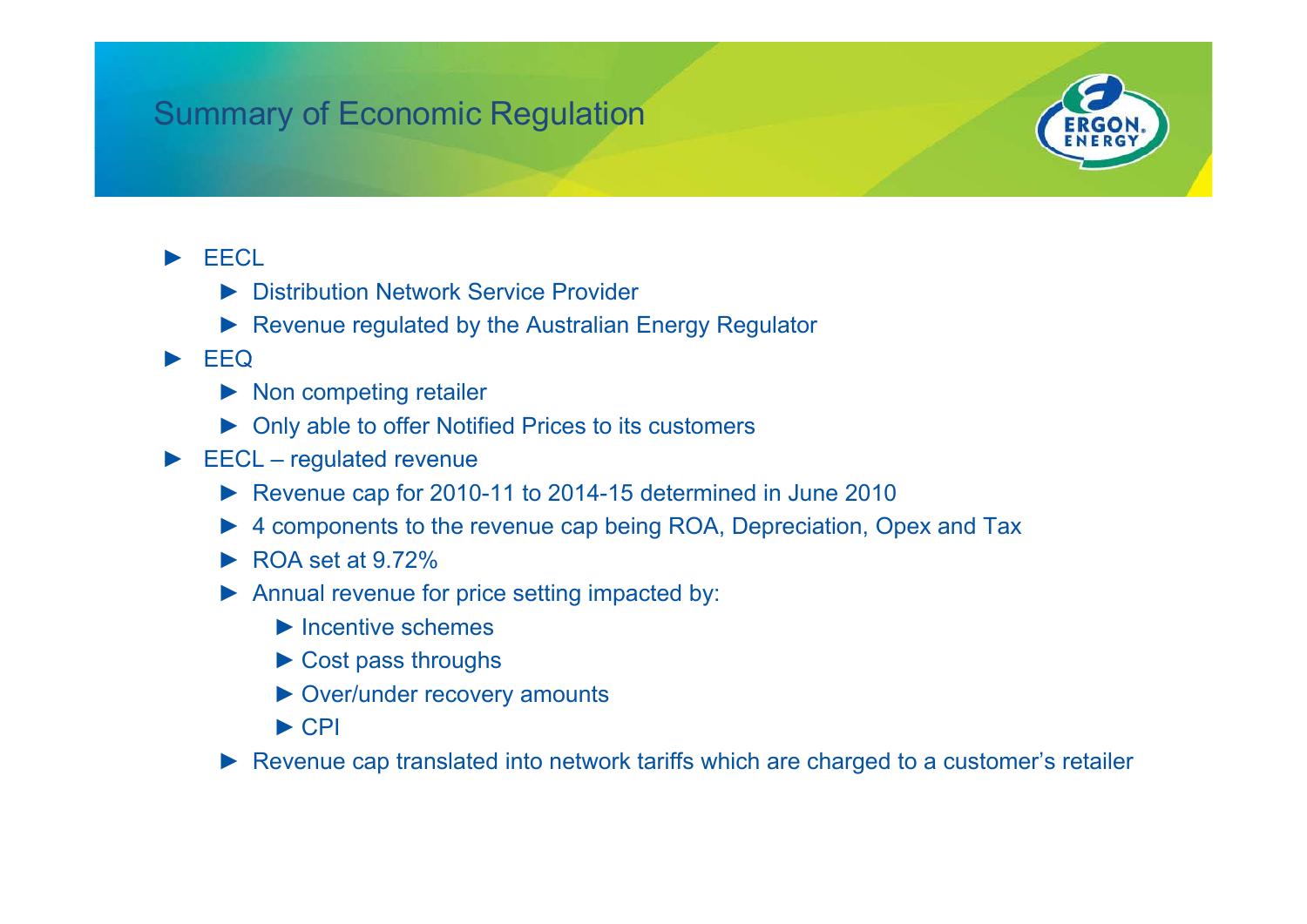### Changes since Determination



- ►• The AER's 2010-15 Distribution Determination for Ergon Energy was set in June 2010
	- ► Set by the AER under the National Electricity Rules
	- ► based on internal and independent forecasts.
	- $\blacktriangleright$  Expected increasing demand and energy growth
	- ► Capital expenditure needed to support this growth and meet reliability standards
- ► Growth in energy and demand lower than forecast due to:
	- ► GFC
	- ► Solar PV take-up
	- ► Demand management initiatives
	- ► Carbon pricing
	- ►Mild temperatures
	- ► Cost of living pressures
- ►Ergon Energy has revised its program of works to better align to actual energy use and demand and has implemented a number of other initiatives to minimise our impact on electricity prices
- ► This is consistent with ENCAP initiatives and the recent draft recommendations from the **Independent Review Panel**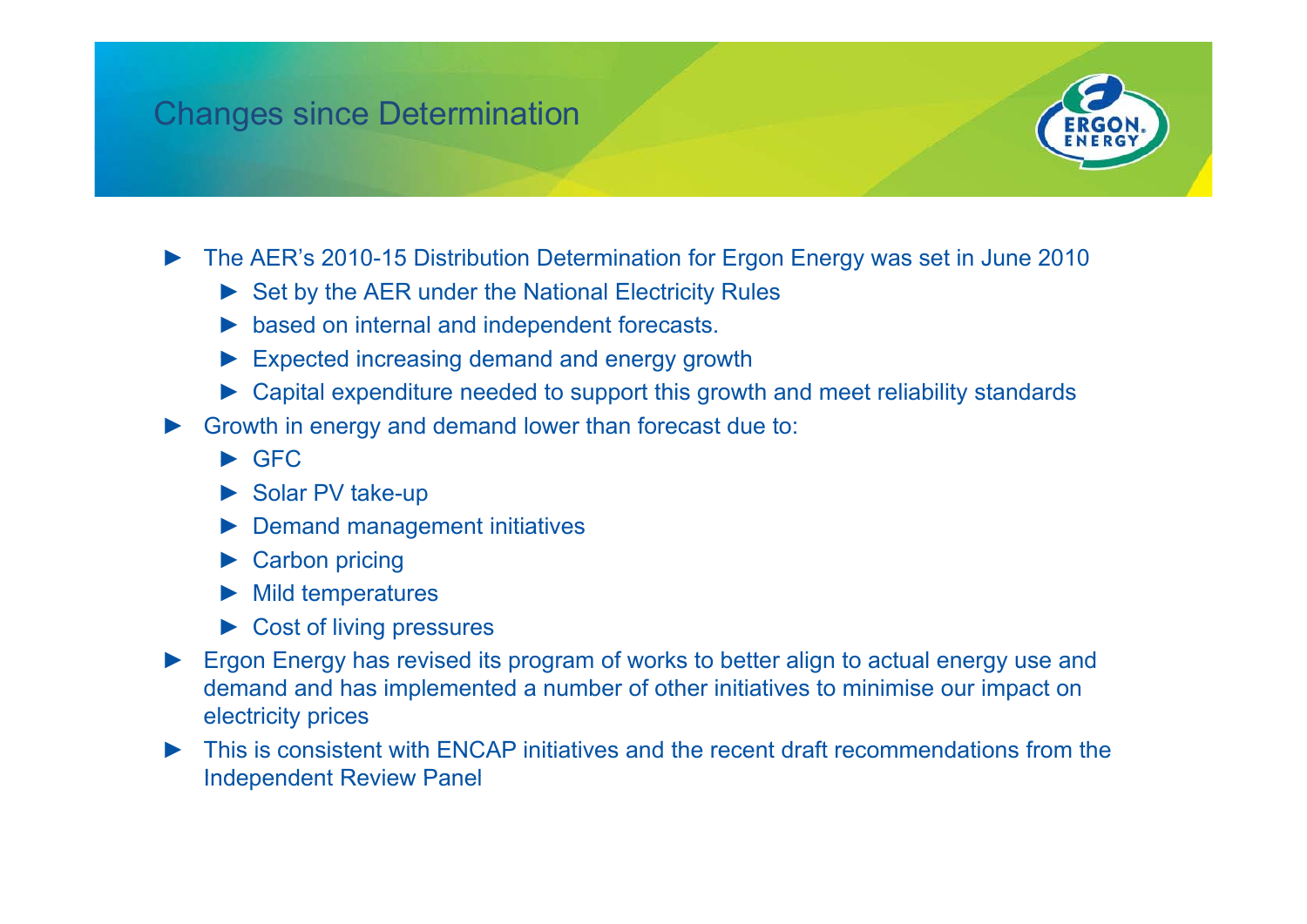### Regulated Retail Prices



- ►**Small Customer tariffs** 
	- ► based on Energex N
- ►**Large Customer tariffs** 
	- ► Based on EECL N
	- ► East pricing zone, transmission zone 1

#### ►Obsolete tariffs

- ► Based on previous tariff structures
- ► Transitional issues
	- ► Potentially significant price impacts for some customers
	- $\triangleright$  Customers require time to understand operational and financial impacts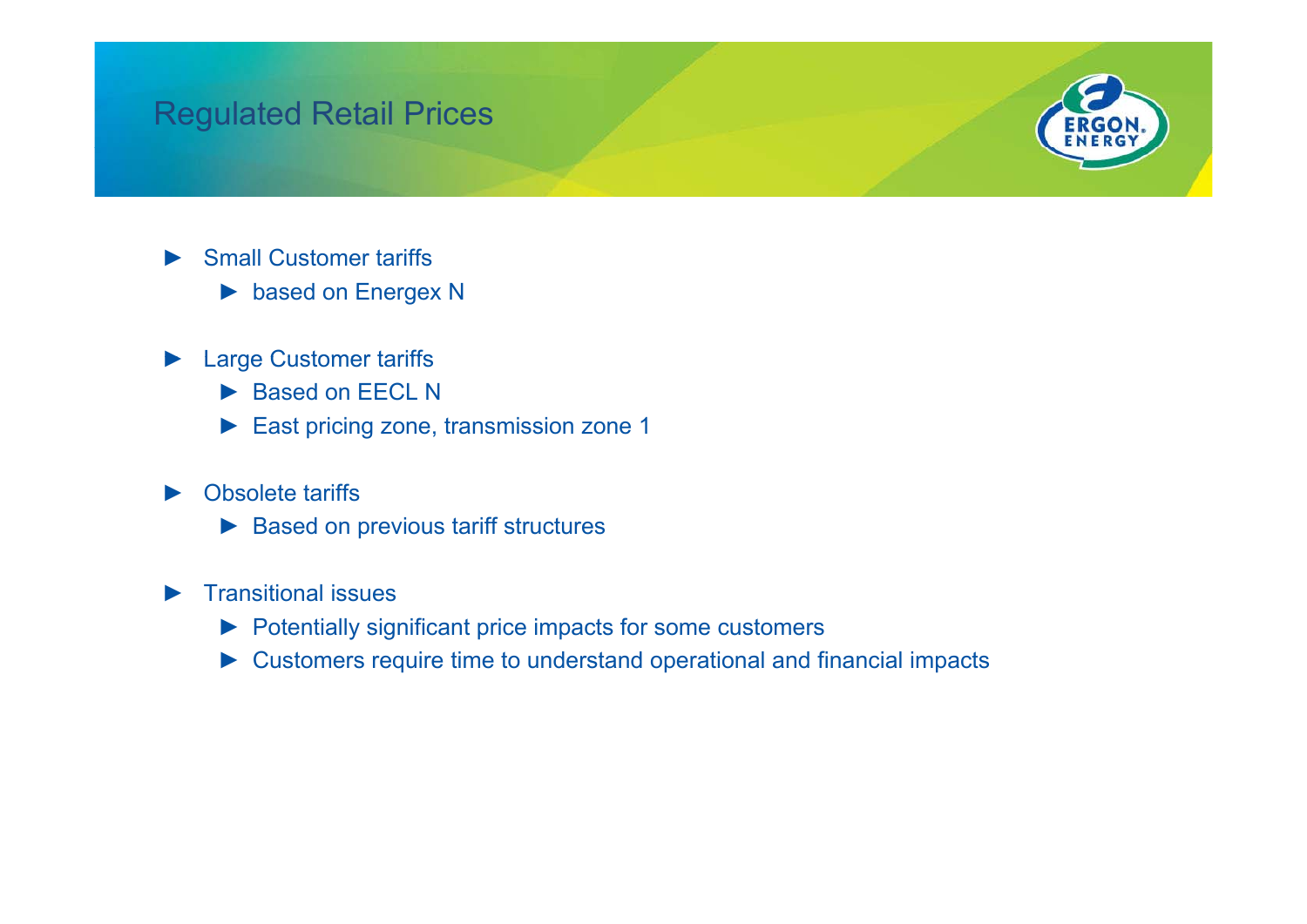## Network Pricing Strategy



- $\blacktriangleright$  EECL currently reviewing its network tariff strategy
- ► Independent advice sought on possible future tariffs structures
- ► Tariff structures being considered include:
	- $\blacktriangleright$  Capacity based tariffs
	- ► TOU energy and demand components
	- ► Critical Peak Pricing
- ► Further detailed analysis to occur over Dec/Jan 2013
- ►Initial issues paper expected to be released Jan/Feb 2013
- ►Consultation to occur over 2013
- $\triangleright$  Strategy expected to be finalised by end 2013
- ► Implementation commencing in 2014-15 network tariffs